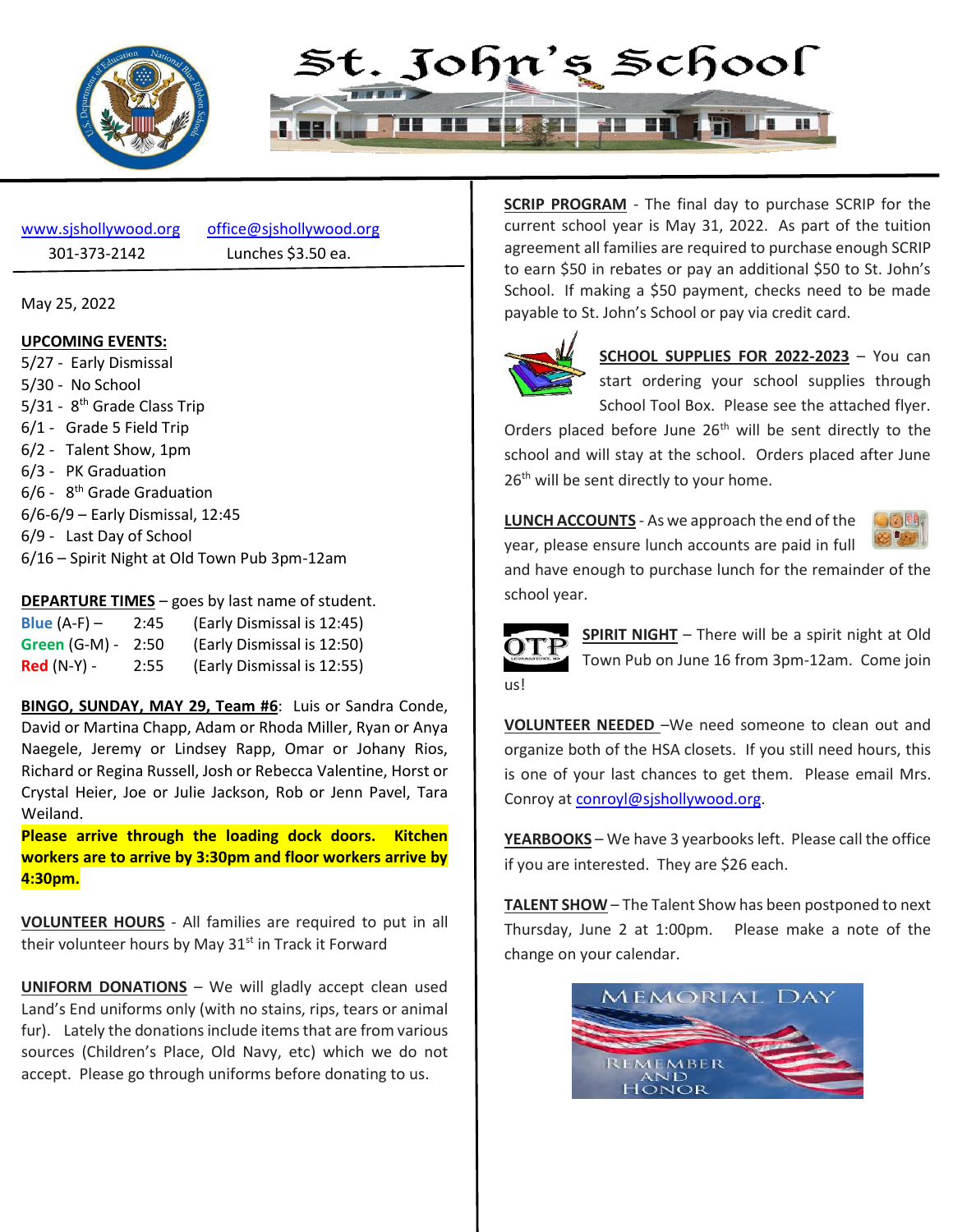## order online today!

#### Dear Parents,

We are happy to announce that we have chosen to sell prepackaged school supplies for the next school year through School Tool Box- It doesn't get any easier than this!

- **C** Easy Online Ordering
- Avoid Back-to-School Crowds
- Trusted Brand Name Supplies
- Teacher Approved List

Your arder **HOU** h supports

 $\mathbf{f}$ 

**Backpacks and Lunch Boxes** 

#### schooltoolbox.com 800-952-1119

Dee Box, One Meal, Two Kids

#### **School Name:**

**St. John's School** Hollywood, MD

#### **Ordering Available:**

**Beginning May 9th Ending June 26th** 

#### **Pick-up Date at School:**

**August 22nd** 

Kindergarten - \$53.62 1st Grade - \$58.87 2nd Grade - \$60.20 3rd Grade - \$56.17 4th Grade - \$42.82 5th Grade - \$26.53 6th Grade - \$103.37 7th Grade - \$97.07 8th Grade - \$82.86

**Visit schooltoolbox.com** to place your order!